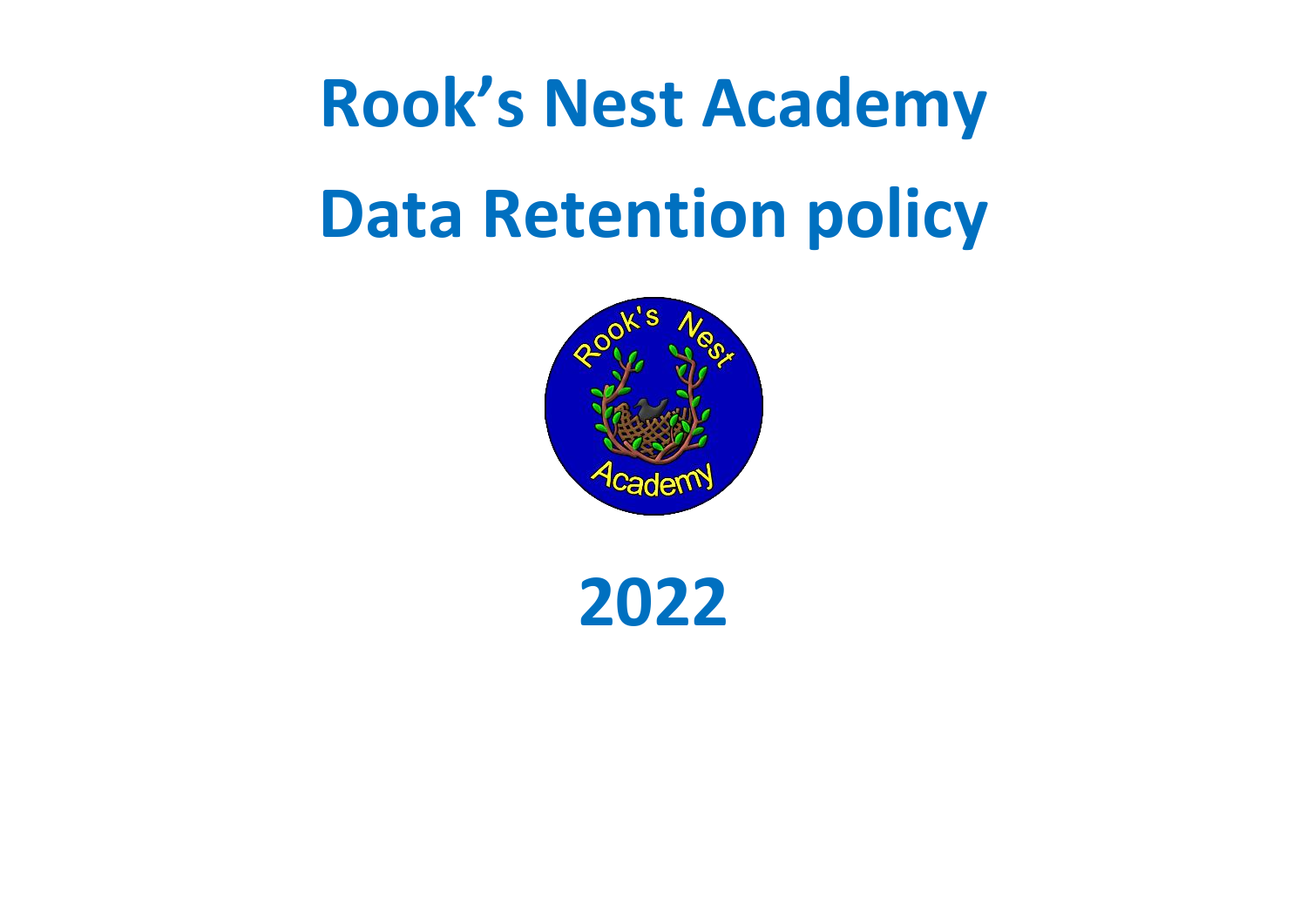We have introduced that data items aggregate into data item groups. Whilst thinking at data item group level allows us to have a sensible conversation, it should be noted that the data item group 'Personal identifiers, contacts and pupil characteristics' generally sits within all other data item groups:

| Personal identifiers, contacts and pupil characteristics |  |  |  |  |  |  |
|----------------------------------------------------------|--|--|--|--|--|--|
|                                                          |  |  |  |  |  |  |
| Admissions                                               |  |  |  |  |  |  |
| Attainment                                               |  |  |  |  |  |  |
| Attendance                                               |  |  |  |  |  |  |
| <b>Behaviour</b>                                         |  |  |  |  |  |  |
| <b>Exclusions</b>                                        |  |  |  |  |  |  |
| Identify management and authentication                   |  |  |  |  |  |  |
| Catering and free school meal management                 |  |  |  |  |  |  |
| Trips and activities                                     |  |  |  |  |  |  |

The following table sets out the emerging thinking from a sector working group discussing data retention in schools. It has been taken from the "DfE Data protection: a toolkit for schools Beta version".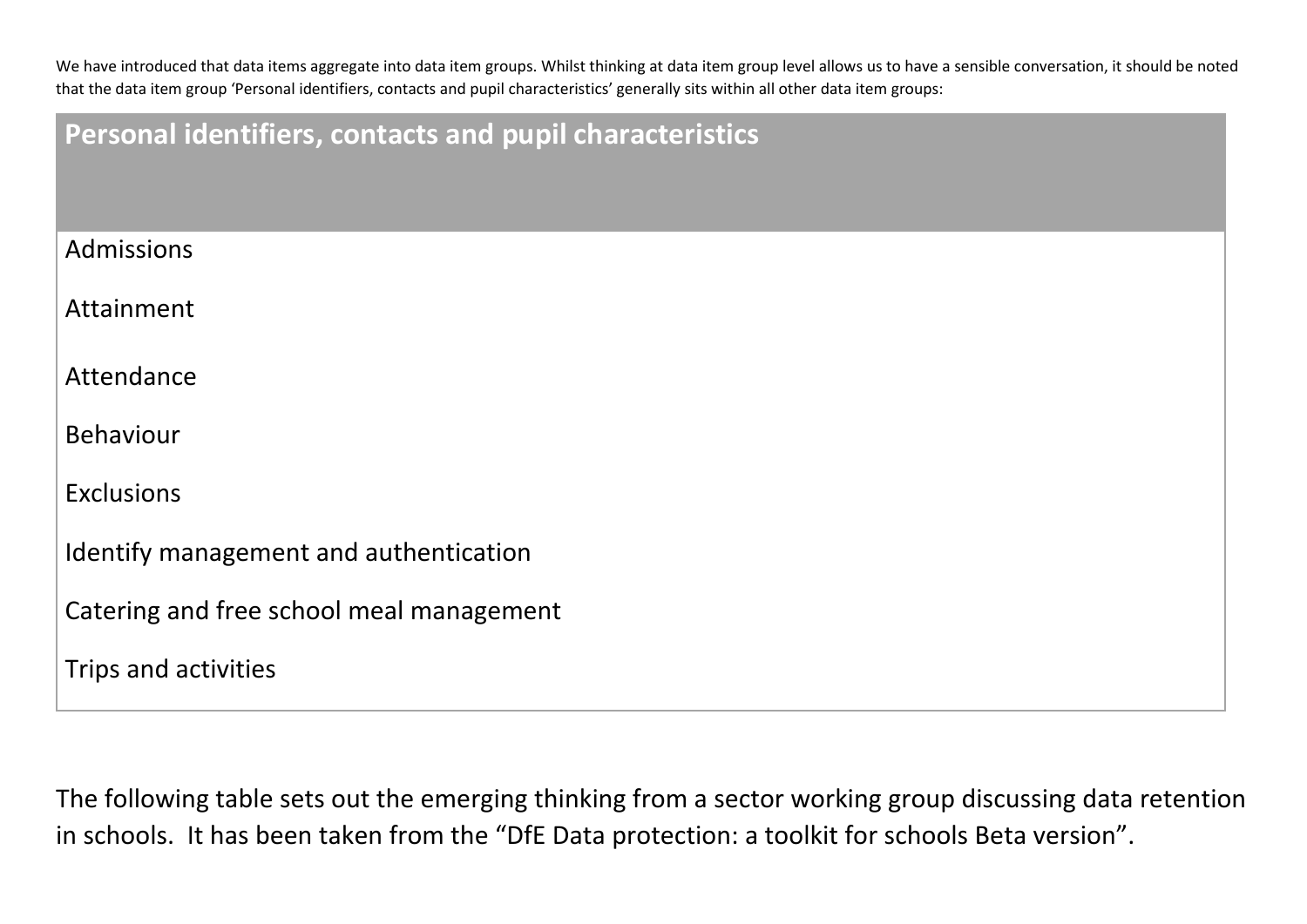| Data item group | <b>Short term</b><br>need (event<br>$+1$ month) | <b>Medium term</b><br>need (pupil at<br>school +1 year) | Long term need<br>(pupil at school<br>+5 years) | <b>Very long</b><br>term need<br>(until pupil is<br>aged 25 or<br>older) | <b>Justification</b>                                                                                                                                                                                                                                                                                                                                                                                                                                                                                                                                                                                                                                                                                                                                                                                     |
|-----------------|-------------------------------------------------|---------------------------------------------------------|-------------------------------------------------|--------------------------------------------------------------------------|----------------------------------------------------------------------------------------------------------------------------------------------------------------------------------------------------------------------------------------------------------------------------------------------------------------------------------------------------------------------------------------------------------------------------------------------------------------------------------------------------------------------------------------------------------------------------------------------------------------------------------------------------------------------------------------------------------------------------------------------------------------------------------------------------------|
| Admissions      |                                                 | X (admissions<br>files)                                 | X (admissions<br>appeals)                       |                                                                          | <b>Admissions files</b><br>Admissions data is used extensively from the period of the school<br>receiving it up until the point where children enrol.<br>It is then used for some validation and cross checking of<br>enrolment details. Once enrolled, the child's records in the MIS<br>become the core record.<br>Data about children who enrolled but didn't get in is useful, but<br>any intelligence gathered from it (for example, where in the city<br>children are interested in our school, or the SEN make up) is<br>aggregated within the first year to a level being non-personal,<br>after that, the detailed data within the admission file could be<br>deleted.<br>It is important to retain detailed data for a year, any appeals for<br>which richer data about other data is required |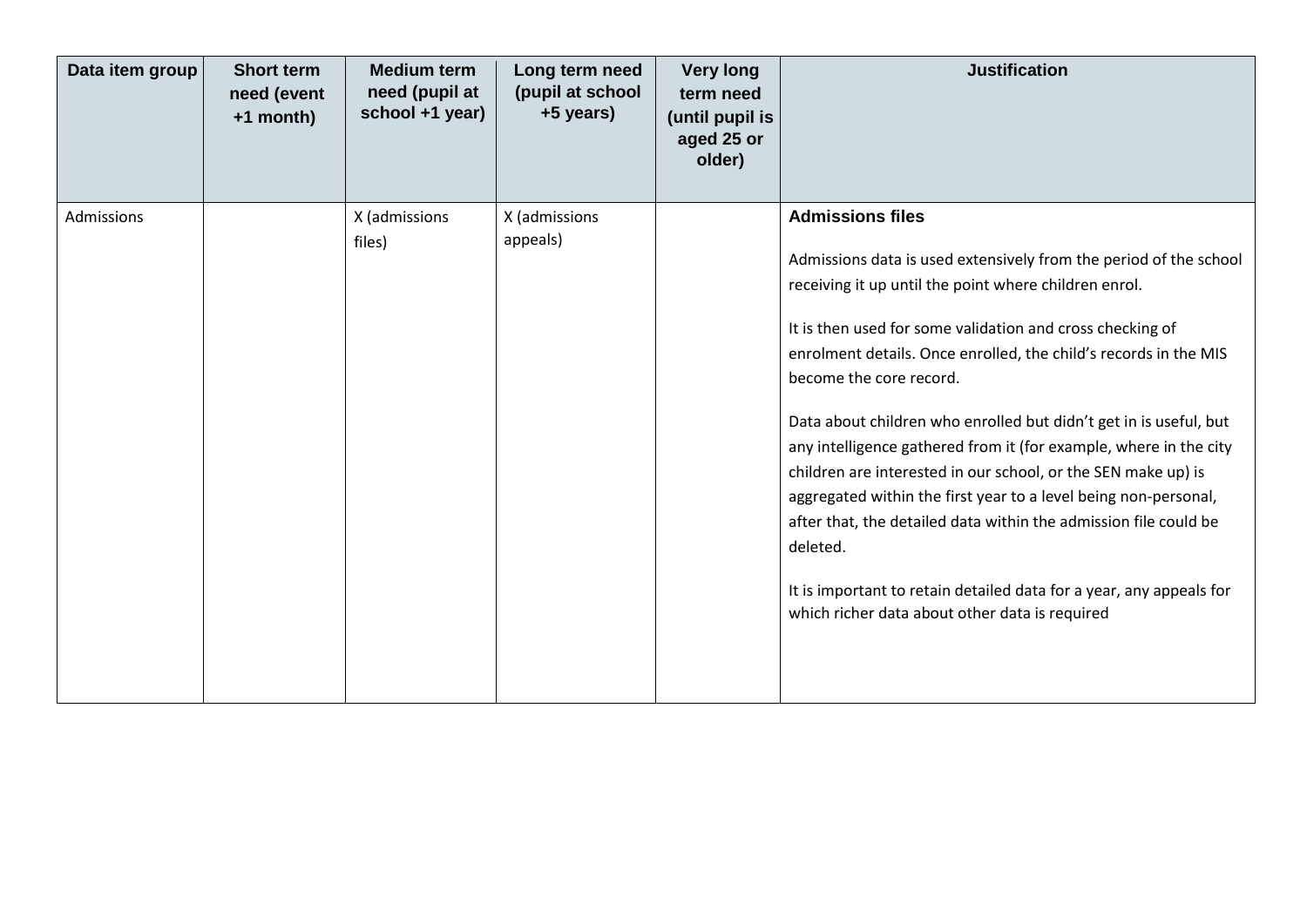| Data item group | <b>Short term</b><br>need (event<br>$+1$ month) | <b>Medium term</b><br>need (pupil at<br>school +1 year) | Long term need<br>(pupil at school<br>+5 years) | <b>Very long</b><br>term need<br>(until pupil is<br>aged 25 or<br>older) | <b>Justification</b>                                                                                                                                                                                                                                                                                                                                                                                                                                                                                                                                               |
|-----------------|-------------------------------------------------|---------------------------------------------------------|-------------------------------------------------|--------------------------------------------------------------------------|--------------------------------------------------------------------------------------------------------------------------------------------------------------------------------------------------------------------------------------------------------------------------------------------------------------------------------------------------------------------------------------------------------------------------------------------------------------------------------------------------------------------------------------------------------------------|
|                 |                                                 |                                                         |                                                 |                                                                          | successful/unsuccessful appeals may be relevant typically happen<br>in the first year.<br>Information about admissions appeals<br>When dealing with appeals, having a reasonable history of any<br>other appeals in some detail can be needed to deal with the<br>particular appeal. The information is needed alongside the<br>admissions policies of the time.                                                                                                                                                                                                   |
| Attainment      |                                                 |                                                         | $\pmb{\mathsf{X}}$                              |                                                                          | Formative assessment data is useful as a child is building towards<br>a particular more formal assessment. Once the child leaves the<br>school, it has little value in terms of retention.<br>Summative attainment is the main outcome of what children<br>'attain' in school. It is important that future schools where pupils<br>go on to learn can understand previous attainment. Whilst often<br>that information is 'passed on' smoothly as children move phase,<br>it is not always the case, and thus retaining the names alongside<br>the main attainment |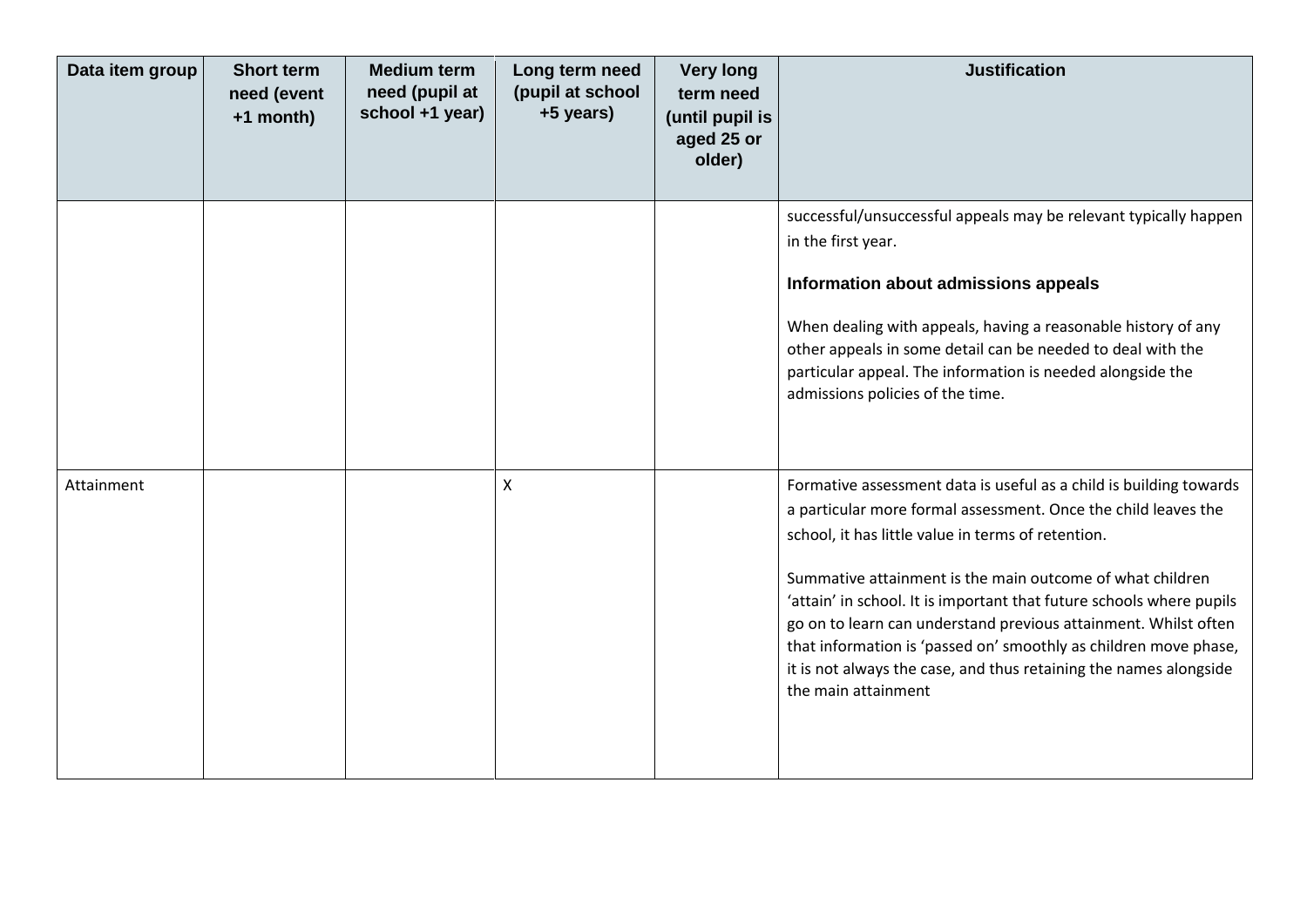| Data item group | <b>Short term</b><br>need (event<br>$+1$ month) | <b>Medium term</b><br>need (pupil at<br>school +1 year) | Long term need<br>(pupil at school<br>+5 years) | <b>Very long</b><br>term need<br>(until pupil is<br>aged 25 or<br>older) | <b>Justification</b>                                                                                                                                                                                                                                                                                                                                                                                                                                                                                                                                                                   |
|-----------------|-------------------------------------------------|---------------------------------------------------------|-------------------------------------------------|--------------------------------------------------------------------------|----------------------------------------------------------------------------------------------------------------------------------------------------------------------------------------------------------------------------------------------------------------------------------------------------------------------------------------------------------------------------------------------------------------------------------------------------------------------------------------------------------------------------------------------------------------------------------------|
|                 |                                                 |                                                         |                                                 |                                                                          | data for 1 year after the pupil has left the school feels<br>proportionate.<br>Trend analysis is important, 3 to 5 years is often the 'trend' people<br>look at, but longer may be relevant. Whilst this must be fully<br>flexible in reporting small sub groups, and the data would wish to<br>be retained at individual level, some personal data (for example,<br>name) could be removed from the data to reduce sensitivity.<br>After 3 to 5 years, then aggregated summaries that have no risk of<br>identifying individuals are all that are typically needed to be<br>retained. |
| Attendance      |                                                 | Χ                                                       |                                                 |                                                                          | Attendance data probably resides in some<br>'operational' systems in schools, such as cashless catering. In<br>these systems, the data should only be retained until the<br>associated business processes have concluded (for example,<br>payment of meals). The start of the next academic year once all<br>bills are settled feels proportionate.                                                                                                                                                                                                                                    |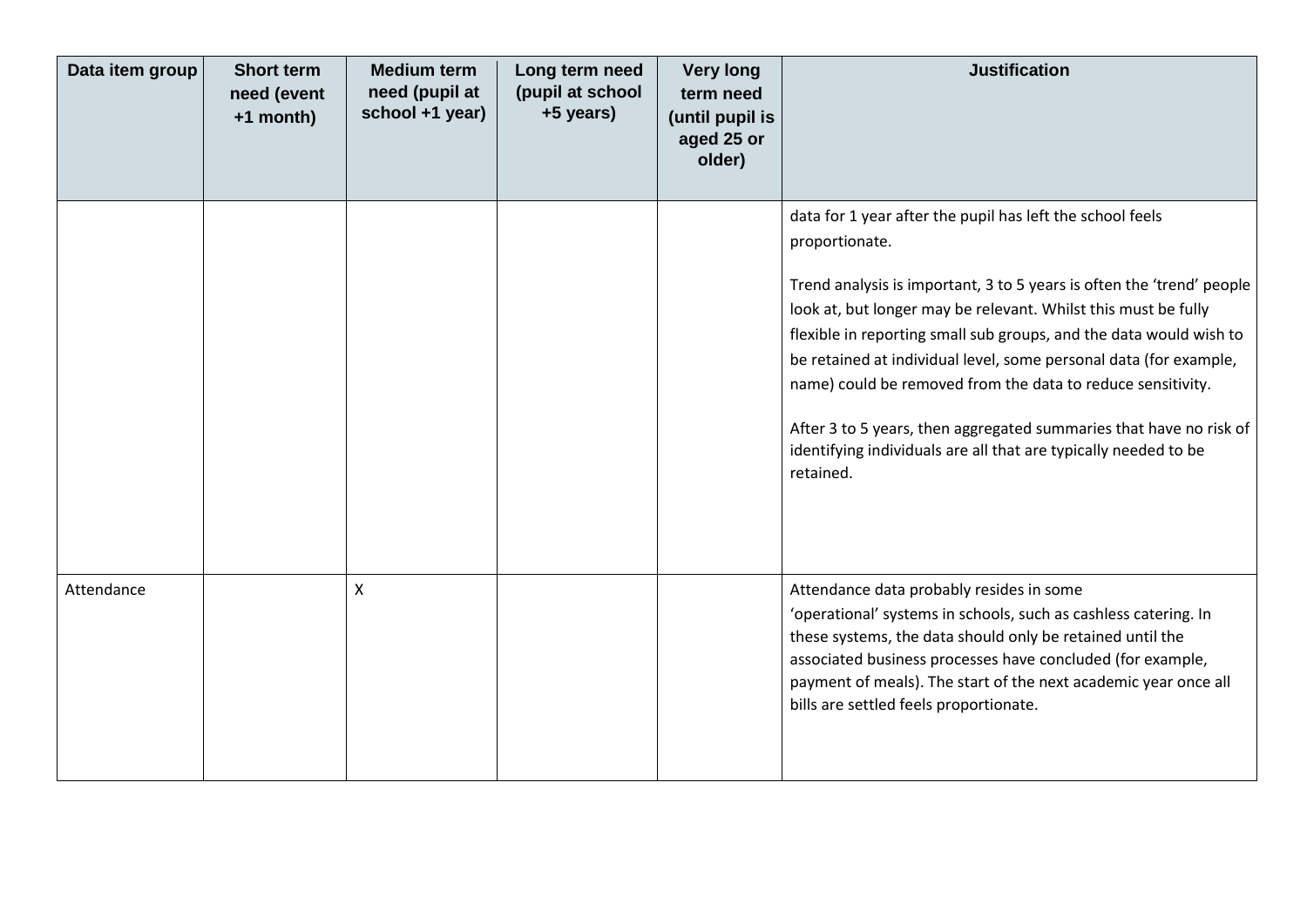| Data item group | <b>Short term</b><br>need (event<br>$+1$ month) | <b>Medium term</b><br>need (pupil at<br>school +1 year) | Long term need<br>(pupil at school<br>+5 years) | <b>Very long</b><br>term need<br>(until pupil is<br>aged 25 or<br>older) | <b>Justification</b>                                                                                                                                                                                                                                                                                                                                                                                                                                                                                                                                                                                                                                                                                                                                                                              |
|-----------------|-------------------------------------------------|---------------------------------------------------------|-------------------------------------------------|--------------------------------------------------------------------------|---------------------------------------------------------------------------------------------------------------------------------------------------------------------------------------------------------------------------------------------------------------------------------------------------------------------------------------------------------------------------------------------------------------------------------------------------------------------------------------------------------------------------------------------------------------------------------------------------------------------------------------------------------------------------------------------------------------------------------------------------------------------------------------------------|
|                 |                                                 |                                                         |                                                 |                                                                          | Attendance is related to individual attainment and so being able<br>to relate attendance to attainment whilst in our care is<br>important. Keeping it in detailed, individual form for one year<br>after the pupil leaves school support conversations about<br>detailed attendance that may be needed to best support that<br>child.<br>After that period, non-identifiable summary statistics are all that<br>is required to support longer term trend analysis of attendance<br>patterns.<br>We noted another GDPR principle here that may apply to<br>attendance. Under data minimisation, where 'paper records'<br>capture attendance, this paper record duplicates the electronic<br>version and is probably required once the paper has been<br>transferred to a stable electronic format. |
| Behaviour       |                                                 | X                                                       |                                                 |                                                                          | This is all relevant for managing children when with at your<br>school. 1 year allows a period of 'handover' to next institution<br>with conversations supported by rich data if relevant.                                                                                                                                                                                                                                                                                                                                                                                                                                                                                                                                                                                                        |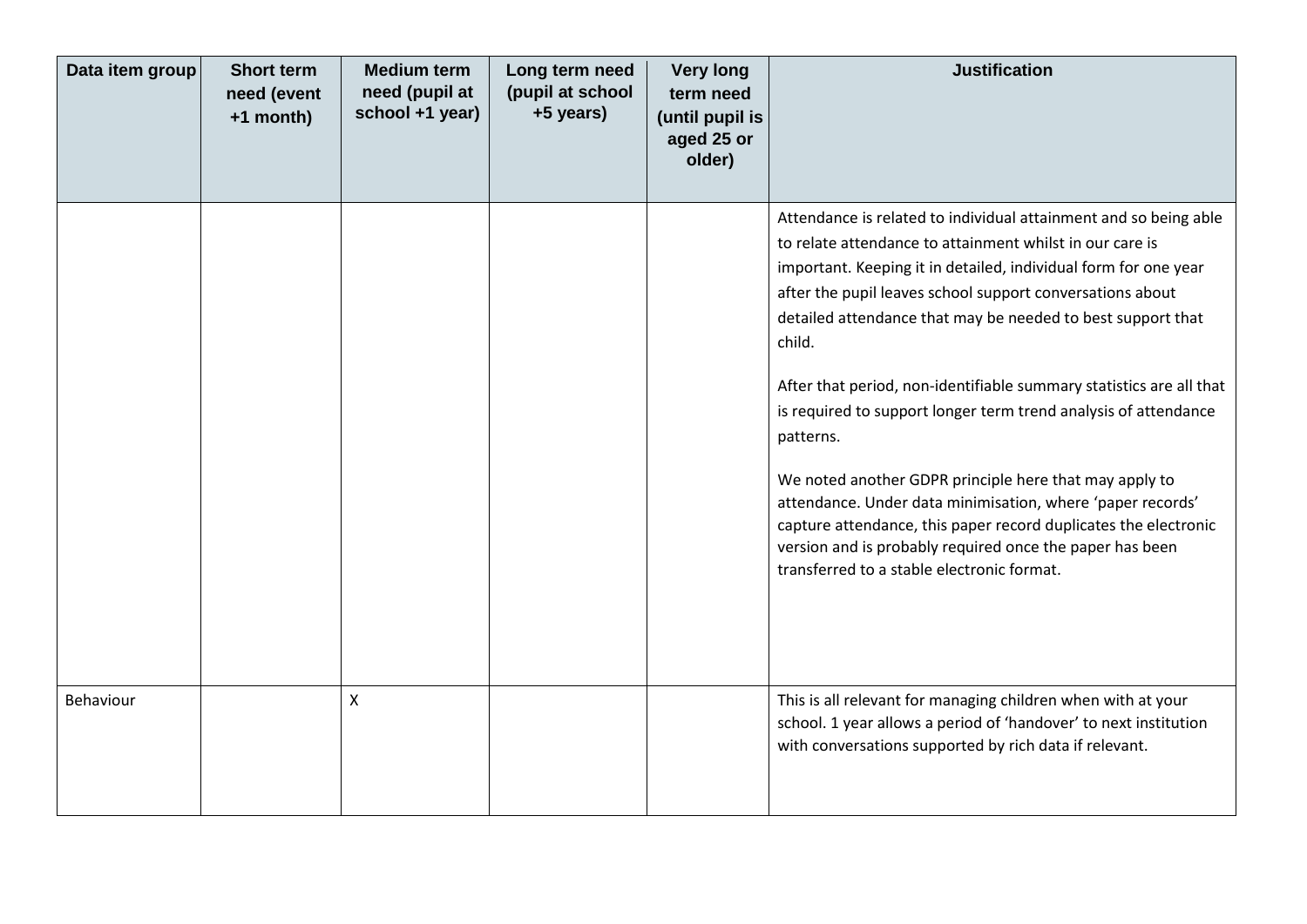| Data item group                                | <b>Short term</b><br>need (event<br>+1 month) | <b>Medium term</b><br>need (pupil at<br>school +1 year) | Long term need<br>(pupil at school<br>+5 years)    | <b>Very long</b><br>term need<br>(until pupil is<br>aged 25 or<br>older) | <b>Justification</b>                                                                                                                                                                                                                                                                                                                                                                                                                                                                                                                      |
|------------------------------------------------|-----------------------------------------------|---------------------------------------------------------|----------------------------------------------------|--------------------------------------------------------------------------|-------------------------------------------------------------------------------------------------------------------------------------------------------------------------------------------------------------------------------------------------------------------------------------------------------------------------------------------------------------------------------------------------------------------------------------------------------------------------------------------------------------------------------------------|
| Exclusions                                     |                                               | X                                                       |                                                    |                                                                          | Exclusion data should be 'passed on' to subsequent settings. That<br>school then has responsibility for retaining the full history of the<br>child. If a private setting or the school is unsure on where the<br>child has gone, then the school should ensure the LA already has<br>the exclusion data.                                                                                                                                                                                                                                  |
| Identity<br>management and<br>authentication   | X (images used for<br>identity<br>management) |                                                         |                                                    |                                                                          |                                                                                                                                                                                                                                                                                                                                                                                                                                                                                                                                           |
| Catering and free<br>school meal<br>management |                                               | X (meal<br>administration)                              | X (free school meal<br>eligibility<br>information) |                                                                          | A short historic record of what a child has had may be useful in<br>case of any food-related incidents at school, or parental queries<br>about the types of meals their children are choosing. Keeping for<br>up to one year also allows time to do accounting work<br>associated with catering. Typically 'one month' may not be<br>enough, but 'one year' feels enough.<br>Due to the way school funding works, free school meal eligibility<br>is a financial matter, and thus keeping this data for 6+1 feels<br>appropriate. This 7- |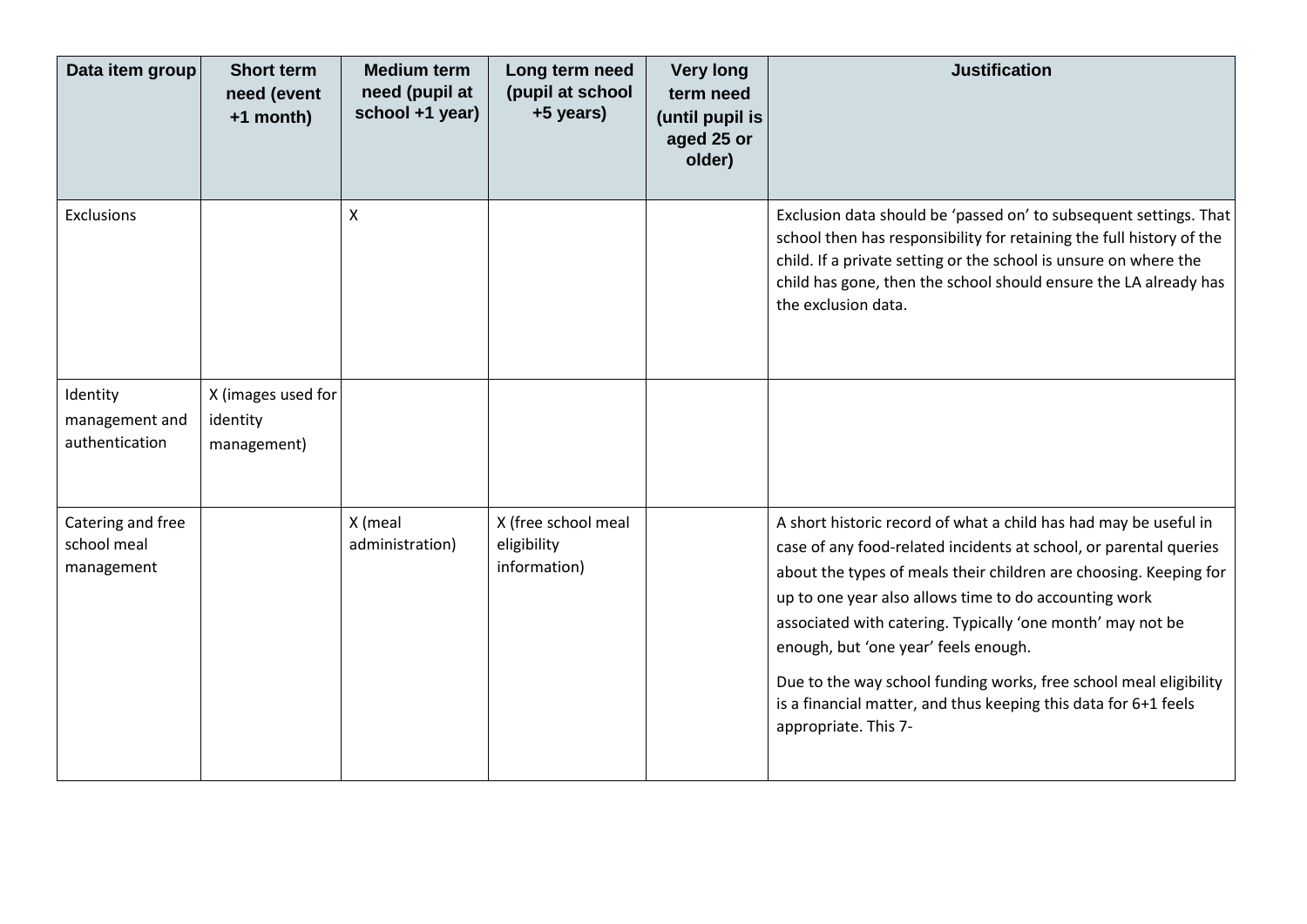| Data item group      | <b>Short term</b><br>need (event<br>+1 month) | <b>Medium term</b><br>need (pupil at<br>school +1 year) | Long term need<br>(pupil at school<br>+5 years)  | <b>Very long</b><br>term need<br>(until pupil is<br>aged 25 or<br>older) | <b>Justification</b>                                                                                                                                                                                                                                                                                                                                                                                                               |
|----------------------|-----------------------------------------------|---------------------------------------------------------|--------------------------------------------------|--------------------------------------------------------------------------|------------------------------------------------------------------------------------------------------------------------------------------------------------------------------------------------------------------------------------------------------------------------------------------------------------------------------------------------------------------------------------------------------------------------------------|
|                      |                                               |                                                         |                                                  |                                                                          | year record also needs to be portable with the pupil, as historic<br>dates can be used for funding.                                                                                                                                                                                                                                                                                                                                |
| Trips and activities | X (field file)                                |                                                         | X (financial<br>information related<br>to trips) | X (major<br>medical events)                                              | Financial information related to trips should be retained for 6<br>years + 1 for audit purposes. This would include enough child<br>identifiers to be able to confirm contributions.                                                                                                                                                                                                                                               |
|                      | X<br>(educational<br>visitors into<br>school) |                                                         |                                                  |                                                                          | A 'field file' is the information that is taken on a trip by a school.<br>This can be destroyed following the trip, once any medicines<br>administers on the trip have been entered onto the core system.<br>If there is a minor medical incident (for example, a medical<br>incident dealt with by staff in the way it would be dealt with<br>'within school') on the trip, then adding it into the core system<br>would be done. |
|                      |                                               |                                                         |                                                  |                                                                          | If there is a major incident (for example, a medical incident that<br>needed outside agency) then retaining the entire file until time<br>that the youngest child becomes 25 would be appropriate.                                                                                                                                                                                                                                 |
|                      |                                               |                                                         |                                                  |                                                                          | Permission to go on the trip slips will contain personal data, and<br>destroying them after the trip                                                                                                                                                                                                                                                                                                                               |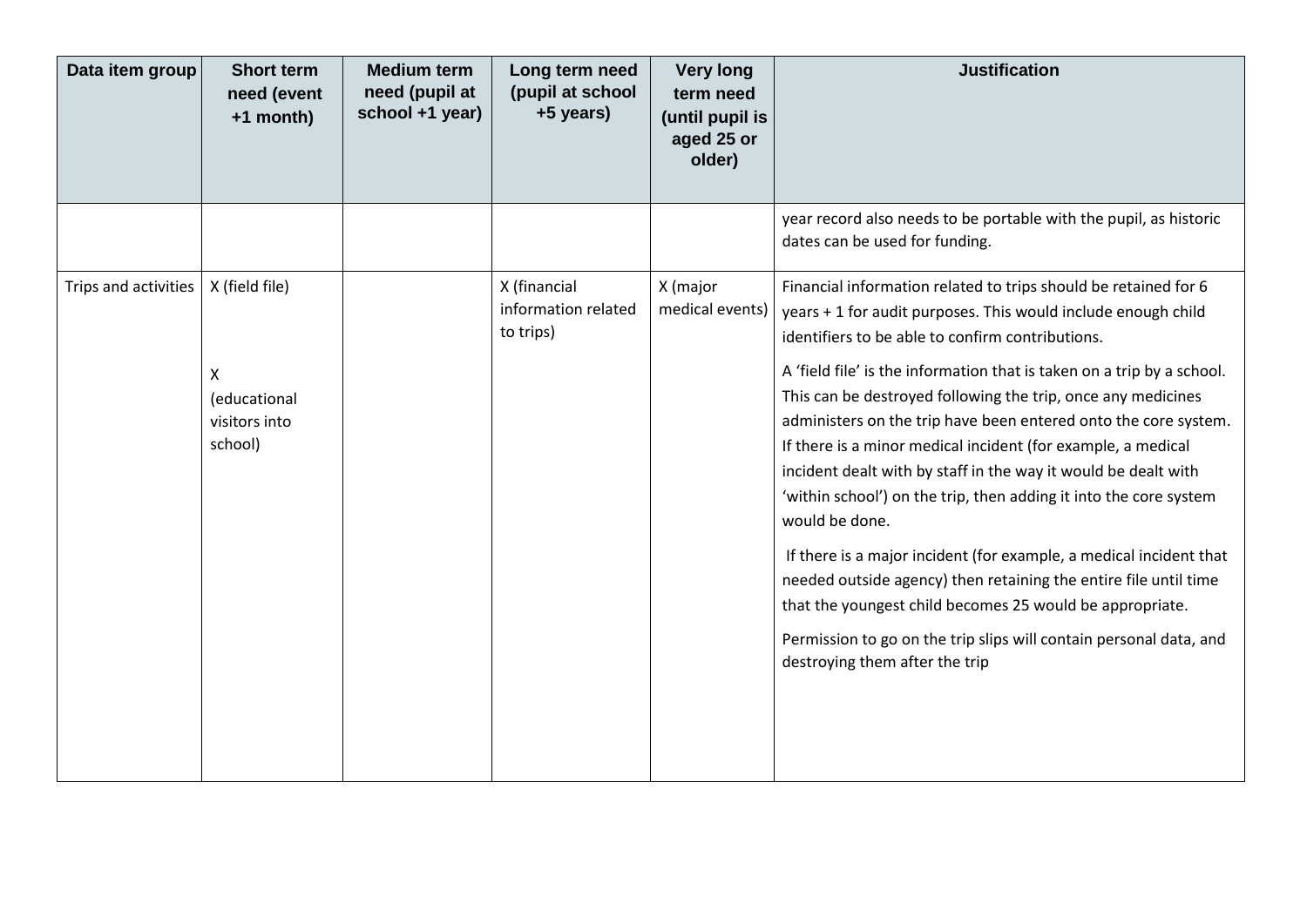| Data item group                              | <b>Short term</b><br>need (event<br>$+1$ month) | <b>Medium term</b><br>need (pupil at<br>school +1 year) | Long term need<br>(pupil at school<br>+5 years) | <b>Very long</b><br>term need<br>(until pupil is<br>aged 25 or<br>older) | <b>Justification</b>                                                                                                                                                                                                                                                                                                                                                                                                                                                                                                                                                                                                                                                       |
|----------------------------------------------|-------------------------------------------------|---------------------------------------------------------|-------------------------------------------------|--------------------------------------------------------------------------|----------------------------------------------------------------------------------------------------------------------------------------------------------------------------------------------------------------------------------------------------------------------------------------------------------------------------------------------------------------------------------------------------------------------------------------------------------------------------------------------------------------------------------------------------------------------------------------------------------------------------------------------------------------------------|
|                                              |                                                 |                                                         |                                                 |                                                                          | unless any significant incident arises is appropriate, otherwise<br>refer to the policies above.<br>Schools sometimes share personal data with people providing<br>'educational visits' into school. There should be good policies in<br>place to ensure that the sharing is proportionate and<br>appropriately deleted afterwards.                                                                                                                                                                                                                                                                                                                                        |
| Medical<br>information and<br>administration | X (permission<br>slips)                         | X (medical<br>conditions and<br>ongoing<br>management)  |                                                 | X medical<br>incidents<br>(potentially)                                  | To support any handover work about effective management of<br>medical conditions to a subsequent institution.<br>Permission forms that parents sign should to be retained for the<br>period that medication is given, and for 1 month afterwards if<br>no issue is raised by child/parent. If no issue is raised in that<br>time, that feels a reasonable window to assume all was<br>administered satisfactorily. Adding this policy to the permission<br>slip would seem prudent.<br>Medical 'incidents' that have a behavioural or safeguarding angle<br>(including the school's duty of care) should refer to the retention<br>periods associated with those policies. |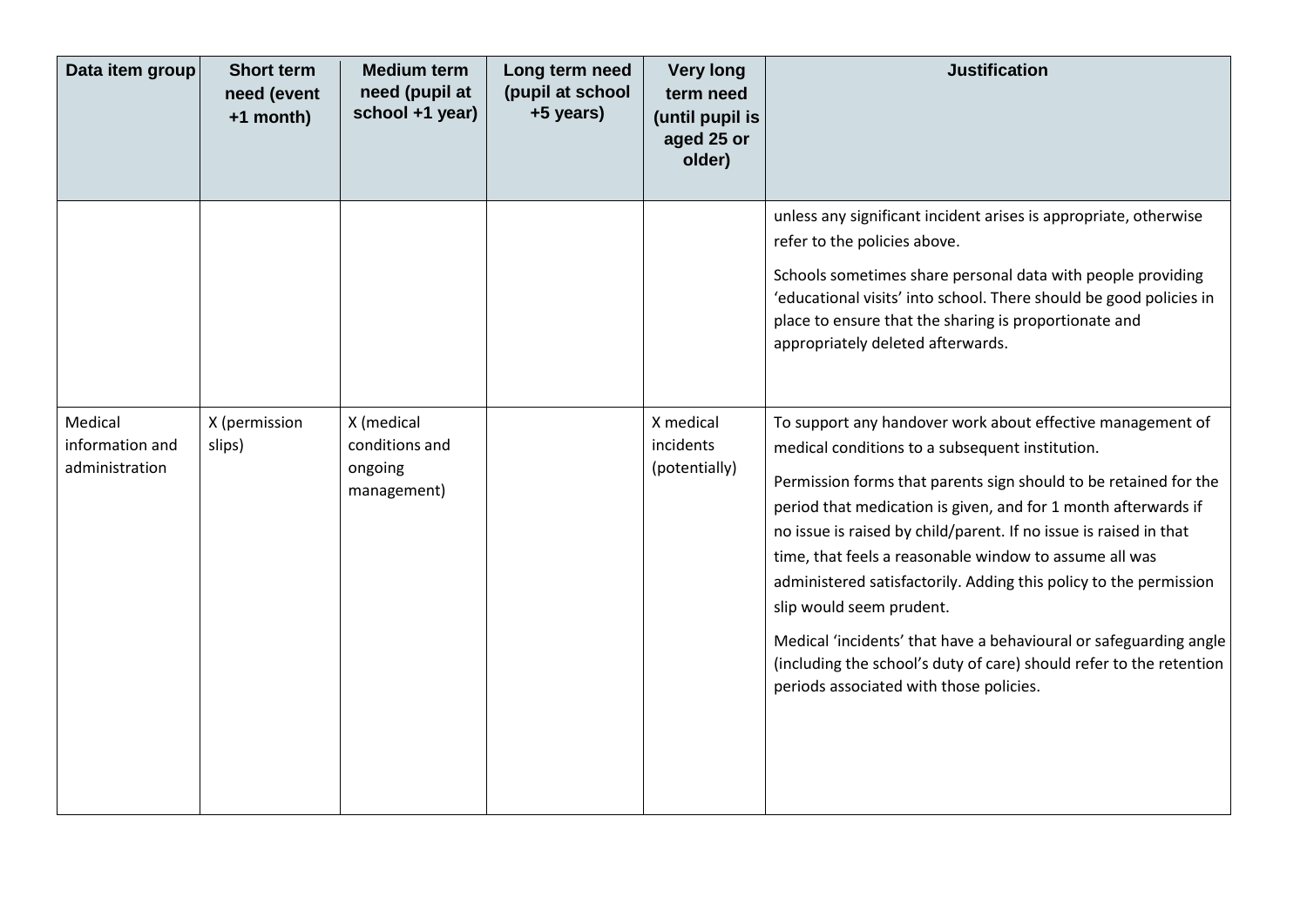| Data item group                                                         | <b>Short term</b><br>need (event<br>+1 month)            | <b>Medium term</b><br>need (pupil at<br>school +1 year) | Long term need<br>(pupil at school<br>+5 years)      | <b>Very long</b><br>term need<br>(until pupil is<br>aged 25 or<br>older) | <b>Justification</b>                                                                                                                                                                                                                                                                                                                                                                                                                                                                                                                                                                                                                                                                                 |
|-------------------------------------------------------------------------|----------------------------------------------------------|---------------------------------------------------------|------------------------------------------------------|--------------------------------------------------------------------------|------------------------------------------------------------------------------------------------------------------------------------------------------------------------------------------------------------------------------------------------------------------------------------------------------------------------------------------------------------------------------------------------------------------------------------------------------------------------------------------------------------------------------------------------------------------------------------------------------------------------------------------------------------------------------------------------------|
| Safeguarding                                                            |                                                          |                                                         |                                                      | X                                                                        | All data on the safeguarding file potentially forms part of an<br>important story that may be needed retrospectively for many<br>years. The elements of a pupil file (name, address) that are<br>needed to identify children with certainty are needed to be<br>retained along with those records.                                                                                                                                                                                                                                                                                                                                                                                                   |
| Special<br>educational needs                                            |                                                          |                                                         |                                                      |                                                                          |                                                                                                                                                                                                                                                                                                                                                                                                                                                                                                                                                                                                                                                                                                      |
| Personal<br>identifiers,<br>contacts and<br>personal<br>characteristics | X (images used in<br>identity systems)<br>X (biometrics) | X (images used in<br>displays in school)                | X (postcodes)<br>X (names)<br>Χ<br>(characteristics) |                                                                          | Images are used for different reasons, and the reason should<br>dictate the retention period. Images used purely for identification<br>can be deleted when the child leaves the setting. Images used in<br>displays etc. can be retained for educational purposes whilst the<br>child is at the school. Other usages of images (for example,<br>marketing) should be retained for and used in line with the active<br>informed consent captured at the outset of using the<br>photograph.<br>Biometric data (typically fingerprints used in things like catering)<br>should be used and retained as set out in the active informed<br>consent gained at the outset, but typically this should not be |
|                                                                         |                                                          |                                                         |                                                      |                                                                          | retained long                                                                                                                                                                                                                                                                                                                                                                                                                                                                                                                                                                                                                                                                                        |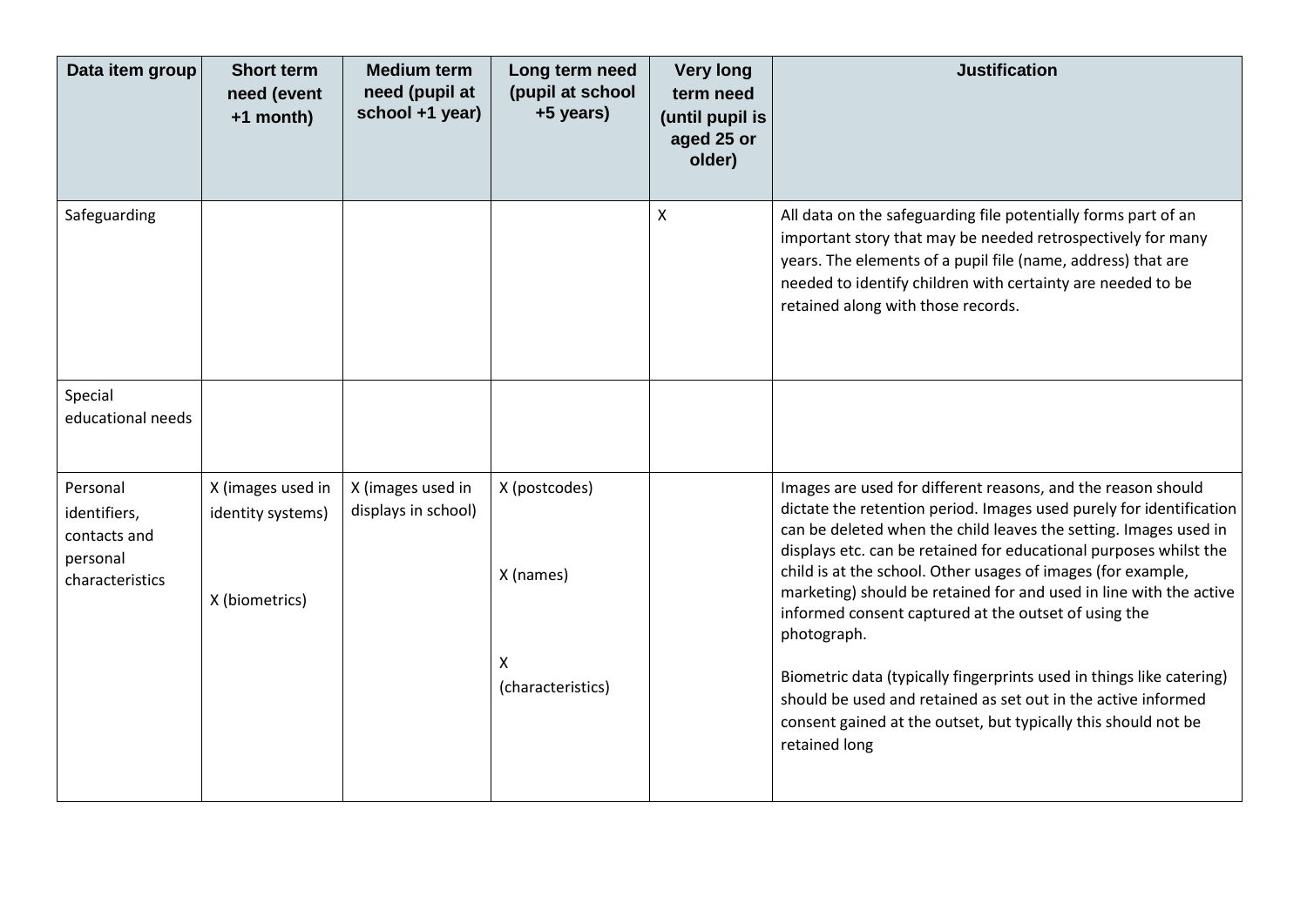| Data item group | <b>Short term</b><br>need (event<br>$+1$ month) | <b>Medium term</b><br>need (pupil at<br>school +1 year) | Long term need<br>(pupil at school<br>+5 years) | <b>Very long</b><br>term need<br>(until pupil is<br>aged 25 or<br>older) | <b>Justification</b>                                                                                                                                                                                                                                                                                                                                                                                                                                                                                                                                                                                                                                                                                                                                                                                                                                                                                                                                    |
|-----------------|-------------------------------------------------|---------------------------------------------------------|-------------------------------------------------|--------------------------------------------------------------------------|---------------------------------------------------------------------------------------------------------------------------------------------------------------------------------------------------------------------------------------------------------------------------------------------------------------------------------------------------------------------------------------------------------------------------------------------------------------------------------------------------------------------------------------------------------------------------------------------------------------------------------------------------------------------------------------------------------------------------------------------------------------------------------------------------------------------------------------------------------------------------------------------------------------------------------------------------------|
|                 | X (house number<br>and road)                    |                                                         |                                                 |                                                                          | after the activity that requested its use has finished (for example,<br>the child no longer attends the school to have a meal).<br>As set out in other sections, names are needed for smooth<br>handover to subsequent schools for up to one year.<br>Postcode data is useful in analysing longer-term performance<br>trends or how catchment/pupil populations are shifting over<br>time, but full address data (house number and road) is not<br>required for that activity.<br>Schools may well provide references for pupils for up to 3 years<br>after they leave, and so retaining the name in the core pupil<br>record is important (this doesn't mean it needs to be retained in<br>all systems). Keeping names attached to safeguarding files for<br>longer than this may be entirely appropriate - see safeguarding<br>section.<br>Characteristics form an essential part of trend analysis, and so<br>retention is in line with those needs. |
|                 |                                                 |                                                         |                                                 |                                                                          |                                                                                                                                                                                                                                                                                                                                                                                                                                                                                                                                                                                                                                                                                                                                                                                                                                                                                                                                                         |

As schools are data controllers in their own right, governing bodies must decide for themselves how long they keep records, unless statutory regulations apply. For example, copies of attendance registers must be retained for 3 years.